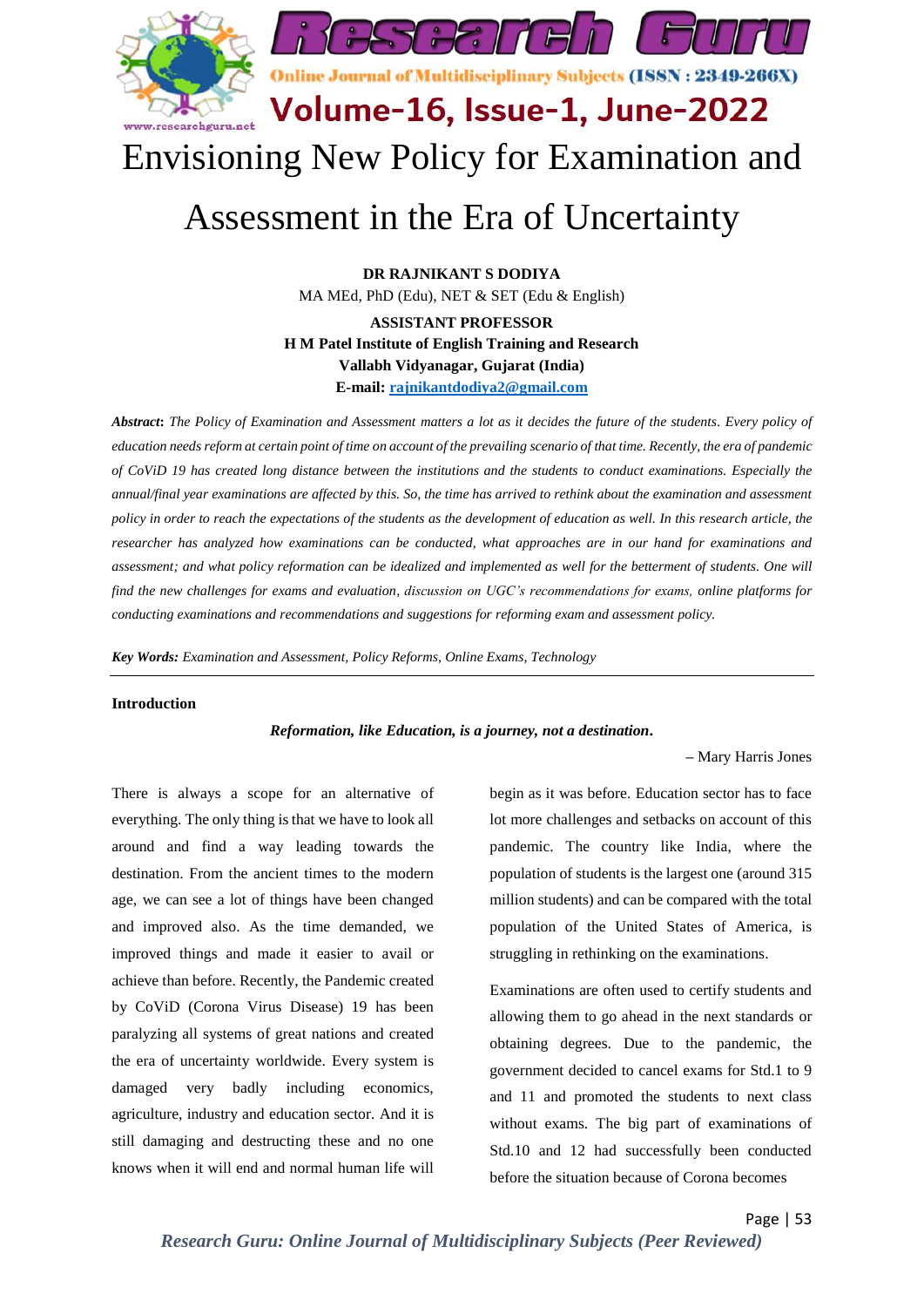dreadful in India. The pending papers of these classes will be conducted in July as stated by the HRD Minister of India. So, for school examinations, there is no any big issue right now for this year; but the university exams are still in the wait list. No proper decision has been made regarding this. Recently, a report of UGC Committee on Examinations and Academic Calendar (April, 2020) has been introduced which recommended a lot of things for University exams, admission process and academic session for the next year. UGC has given freedom to the universities and institutions to arrange examinations and starting the new session at their convenience.

# **New Challenges in Examination and Assessment now**

The system of examination and assessment has been traditional arrangement prevailed in India as well as all over the world for many years. Students were supposed to attend personally the exam paper and write answer sitting side by side in one classroom as per the time table and arrangement of the institutions. But due to recent lockdown situation, it has become completely impossible to arrange exams at the institutions. The biggest challenge is if the exams are not going to be held, how students will be graded and promoted to the next academic year. Also it is important to follow the CBCS system of passing the students and grading them. This has created anxiety and frustration in students' mind. Some of the challenges are:

- Anxiety and frustration among students regarding exams and results. Last semester students are afraid of getting low results which can affect their future.
- Conventional system of exams is not allowed as social distancing has to be maintained
- Creating an alternative examination and assessment platform

Low knowledge of technology among the teachers for conducting classes and exams online

#### **New Policy for Examination and Assessment**

The policies prepared so far for the betterment of the aspects of education had helped it develop and grows. With the demands of time and need of the situations new policy are made and reforms are initiated by governments. Recently UGC has released certain guidelines for universities and higher education institutions in which it is stated that – *Maintaining the sanctity of academic expectations and integrity of examination process, the universities may adopt alternative and simplified modes and methods of examinations to complete the process in shorter period of time in compliance with CBCS requirements as prescribed by UGC from time to time. These may include MCQ/OMR based examinations, Open Book Examination, Open Choices, assignment/ presentation-based assessment etc.*<sup>1</sup> So, this is what the time is demanding now. Further UGC recommended to conduct practical examinations and Viva-Voce through Skype or other meeting apps. Some of the major ideas for reforming and guiding new paths for examination in colleges are discussed here.

# **1. Open Book Examinations**

The system of open book examination has been initiated for many years in which the students can apply their critical understanding and analytical thinking for writing answers. Now seeing the contemporary situation of inability of conducting examinations, this model of Open Book Examination can be applied in university exams. The students can be given test papers via online mode and at home they can write answers in their notebooks, scan the pages and submit online in Pdf format. *The questions in open-book exam must take advantage of the format, and give more weightage to the application of knowledge, critical thinking* 

Page | 54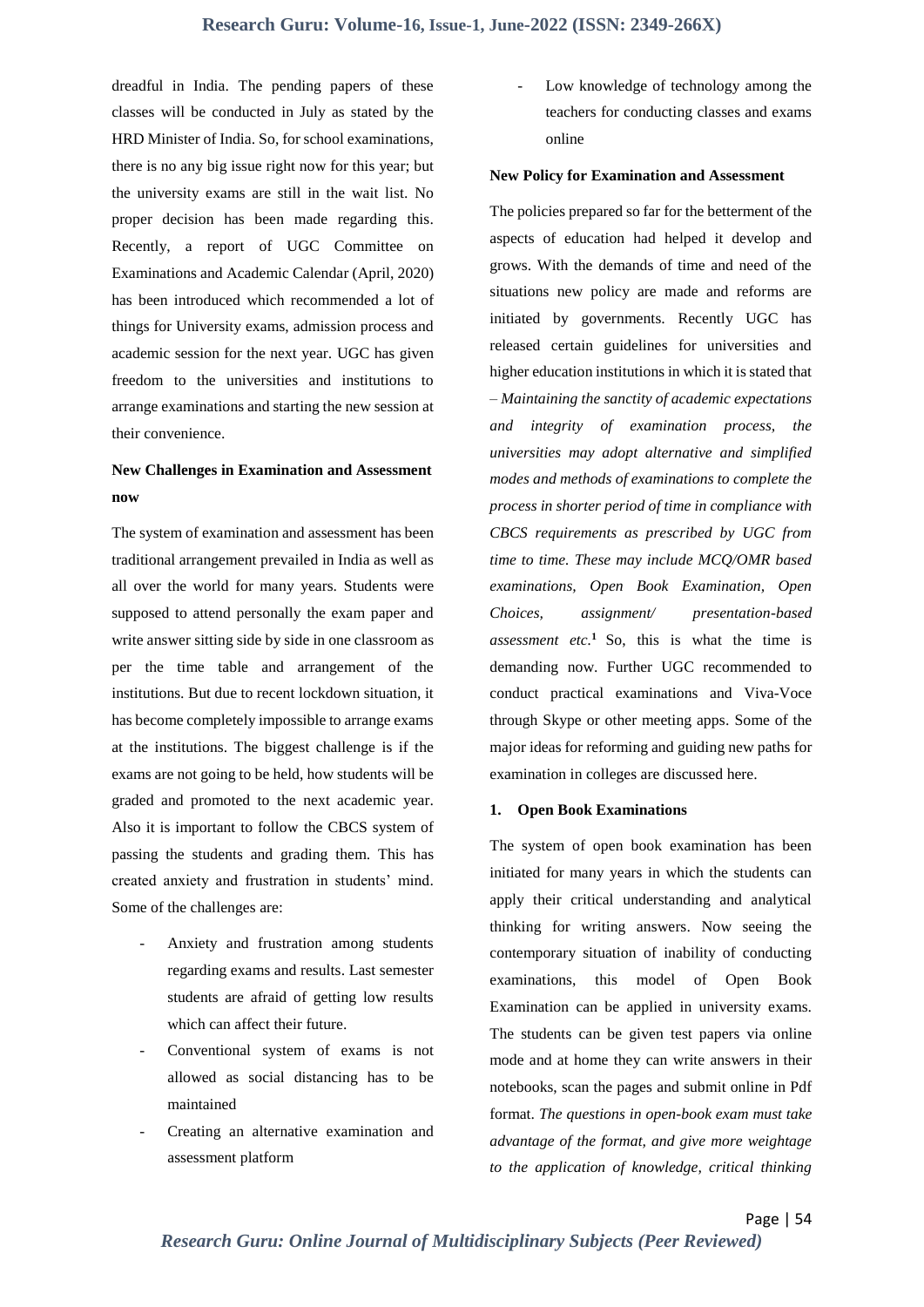*and use of resources.***<sup>2</sup>** So, this system should be used to assess the application of knowledge, interpretation and comprehension of students on particular topic via digital mode. One powerful web tool for this is Google Classroom where along with MCQ tests short answer and long answer tests can be created and given to students through their e mail id or WhatsApp group. Also the Google classroom can be used for this.

# **2. Internal Exam System**

The institutions and university departments have to think on internal testing system. Some innovative thoughts for this are developing Question Bank in digital form and creating all in one software for examination and assessment as well as certification. The teachers can generate question bank which can be accessible to prepare questions papers including Objective type and short answer types questions can be added. This question bank will include many papers which can be used randomly in digital internal test. Enough stock of question papers should be kept for future use. The Report of the Committee on Evaluation Reforms recommended that *UGC can take initiative for preparation of basic Question Bank in major courses/subjects. These can then be adapted by the HEIs. This will ensure some minimum uniformity, quality and standard.* **<sup>3</sup>** The tests should be conducted via web tools like Google form, Eklavya, testbook etc. and at the same time proper assessment and grading system should be created which can give fast and reliable results to the students. They should also be allowed to check their papers online to improve their mistakes and do better next time. The Principal or the exam coordinator of the institute should manage all these systems.

# **3. Final Examination and Assessment**

In the contemporary India, the scenario of education is completely changed or we can say an alternative way of teaching and learning has been initiated by

teachers as well as students. *In the UK, sixth-year medical school students have just taken their exams online for the first time. The students had three hours to answer 150 questions…. In Germany, secondary school leaving exams will take place under strict hygiene and distance regulations.***<sup>4</sup>** Various online platforms like Zoom, Google Classroom, Cisco, Byju's, Facebook Live, Khan Academy and so on are used for this purpose. These are the teaching and learning tools. Some of the important tools for examination and assessment include – Eklavya, Exam Makers, Yoctel, GiS Online Test Software, iExam, Testbook, Ways MCQ Online Exam Desktop Application and so on. However, there are certain setbacks regarding the reliability of tests, no internet connection in remote areas, inability of some students while operating online web tools, students with some disabilities, security of test papers, etc. All these things should be considered while creating online examination system. So the software for examination and assessment should be constructed keeping in minds all these matters. The national level bodies of education like NCERT, NCTE, UGC should take initiative in preparation of such software. *UGC can take initiative in preparation of required software for use by HEIs (especially in the areas of registration, seating arrangement, issues of personalized hall tickets, integration of results of internal and external assessment, preparation of final results, calculation of grades etc.). These can be made available to the HEIs to expedite proper implementation of the reforms.***<sup>5</sup>**

Thus, the alternatives for conducting examination should be utilized. Open book exam, Question Bank, Online web tools for taking exams and grading students should be used. UGC also allowed to use the scheme of "Carry Forward" (for those subjects in which the student has failed) to promote the student to next semester; but he has to clear the exam for the course whenever it is held in future. So, there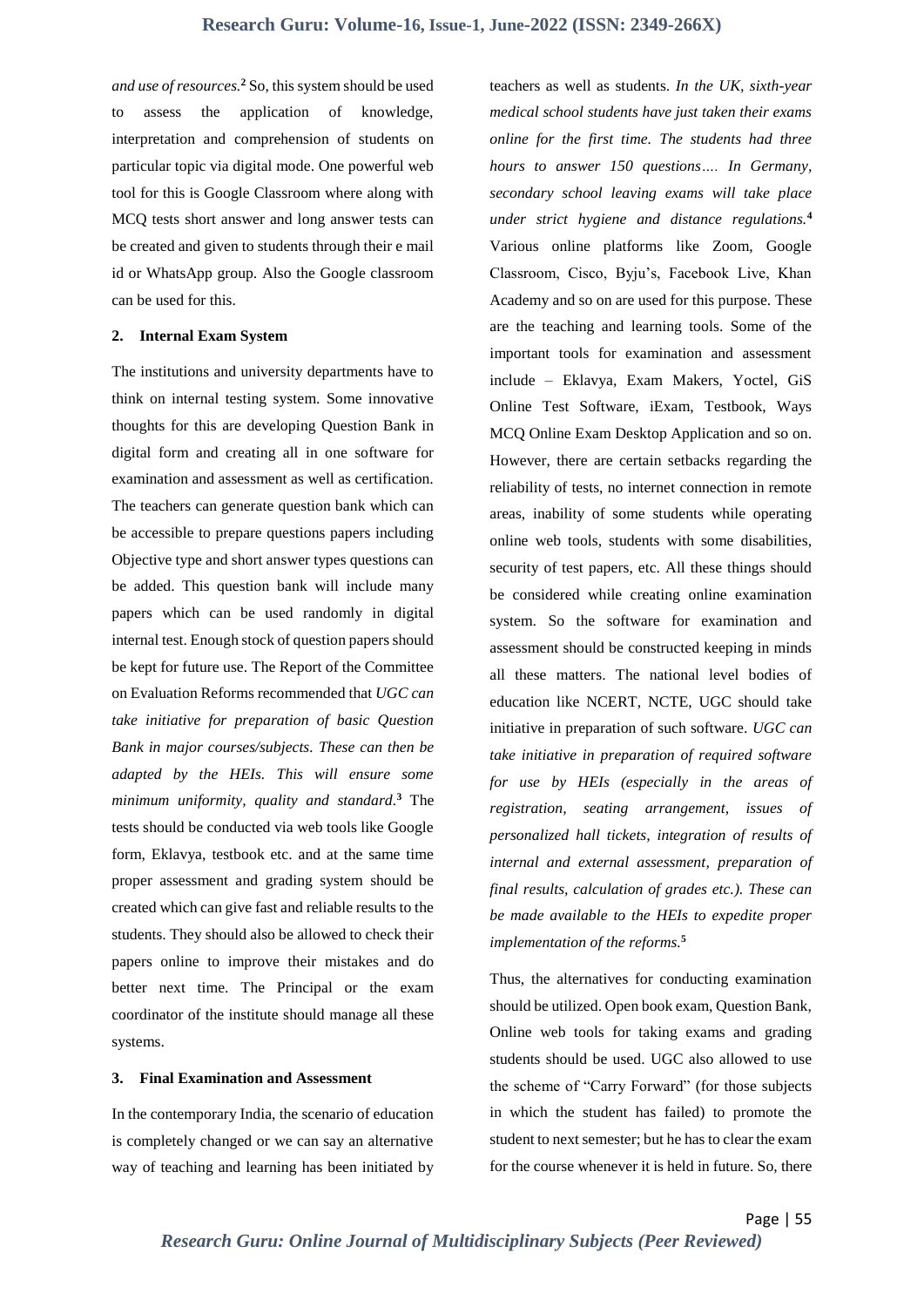are many ways to walk on and for now all of us have to follow these guidelines given by UGC. Further it is important to refer here the idea of setting up of a new National Educational Technology Forum as stated in the Draft of National Policy of Education 2019. It will be *the autonomous body created to provide a platform for the free exchange of ideas on the use of technology to improve learning, assessment, planning, administration and so on.* **6**

# **Discussion, Suggestions and Recommendations**

Some distinct suggestions and recommendations are outlined here from the discussion above regarding policy reforms on examination and assessment in present scenario as well as for readiness in future. The educational institutions and universities are expected to initiate these steps for establishing online examination and grading system.

- (1) The examination system should be reviewed and reformed where ICT should play a major role in each aspect of examination and assessment.
- (2) The appropriate training including orientation programs and workshops for how to use online platforms for examination and grading the students should be provided to school and college teachers every year.
- (3) A new subject paper related to ICT enabled teaching-learning should be included in the syllabus of teachers' training institutions.
- (4) ICT based submissions and assignments should be given to B.Ed. trainees where they can develop their skills of using online platform for exams and assessment. Such submission should be implemented in the internship programs in schools where they can utilize their web skills on online test tools.
- (5) Weekly, one lecture or session should be arranged for unit test through online

platform such as Google classroom or Google form.

- (6) Multiple Choice tests including more comprehensive and knowledge application based questions should be asked in online tests.
- (7) Online Mock tests should be conducted for the college students where they can practice their knowledge and understanding in order to be ready for online university exams.
- (8) A Question Bank system should be developed from which certain set of questions can be drawn on the time of examination. The teachers of schools and colleges should work on this getting ICT base training and orientation.
- (9) Digitalization of answer sheets and onscreen evaluation should be initiated at college level. Marks submission, viewing of results, reevaluation of answer sheets, tracking students' performance and getting digital certificates should be implemented in an efficient manner.
- (10) Inter-connection of colleges and institutes should be strengthened more in order to upgrade the standards.
- (11) The Internal examination should include continuous comprehensive evaluation through ICT for college students. At the end of the year, this evaluation will decide their results. So, the focus on traditional system of examination should be lessened.
- (12) The government should develop more secure online platform for examination which can be used by all the institutions and universities of the state. So, only one platform can be used to maintain validity and reliability in results on the part of the students.
- (13) The institutions, the universities and the education authorities of the government